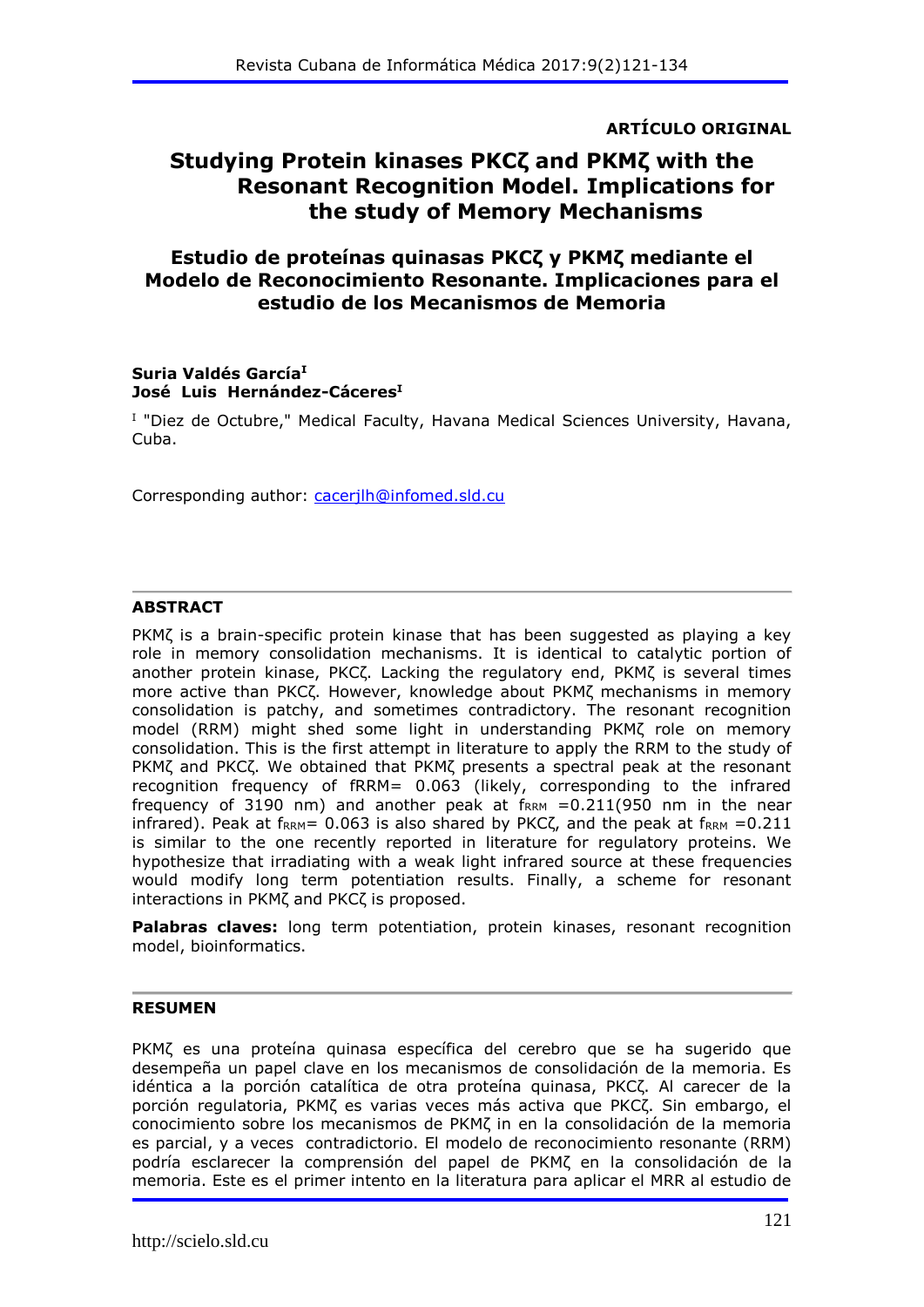PKMζ y PKCζ. Se obtuvo que PKMζ presenta un pico espectral a la frecuencia de reconocimiento resonante  $f_{RRM} = 0.063$  (probablemente, correspondiente a la frecuencia infrarroja de 3190 nm) y otro pico a  $f_{RRM} = 0,211$  (950 nm en el infrarrojo cercano). Pico en f<sub>RRM</sub> = 0,063 es también compartida por PKC $\zeta$ , y el pico  $a$  f<sub>RRM</sub> = 0,211 es similar a la recientemente informado en la literatura para las proteínas reguladoras. Se plantea la hipótesis de que la irradiación con una fuente de luz infrarroja débil a estas frecuencias podría modificar los resultados de potenciación a largo plazo. Finalmente, se propone un esquema para interacciones resonantes en PKMζ y PKC.

**Key words:** potenciación a largo plaz, proteínas kinasas, modelo de reconocimiento resonante, bioinformática.

# **Introduction**

Elucidation of memory mechanisms remains a central problemin Neuroscience. The discovery of long term potentiation-manifested as a substantial increase in synaptic efficacy after a tetanic stimulus- provided a model for studying memory mechanisms. Studies carried out by Eric Kandel and his grouprevealed that long term potentiation involves protein synthesis as well as structural changes in involved synapses. $<sup>1</sup>$ </sup>

The possibility that a single molecule can be the main responsible for memory processes was suggested by Todd Sacktor, who found that PKMζ(a brain-specific protein kinase devoid of regulatory pseudo-substrate portion) is the responsible for triggering a cascade of events leading to sustained self-maintenance of upregulated synaptic efficacy.<sup>2</sup> Thus it has been suggested that inhibition of PKMζ in the hippocampus, insular cortex, and amygdala erasesseveral types of memories such as place memory, conditioned taste aversion, and fear memory, respectively, as well as counters long term potentiation.<sup>3</sup>

Proposed scenarios for PKMζ mechanisms touch interaction of this protein with other proteins, as CREB-binding protein (CBP), the adaptor protein importin-α, the peptide ZIP, can be viewed under the light of protein interactions.<sup>4</sup> A universal mechanism has been proposed for protein interactions that offers an alternative way to traditional views.

Thus Irena Cosic has developed the Resonant Recognition Model (RRM). According to this model, bio-photons are sent by proteins and can be recognized by substrates and receptors as well as by proteins participating in a common biological function. Proteins with a common biological function do share the same frequency, whereas interacting proteins share the same frequency and opposite phase. We found no reports about RRM studies withPKMζ. We hypothesize that a RRM study on this protein could suggest new possibilities to appraise its role in memory consolidation.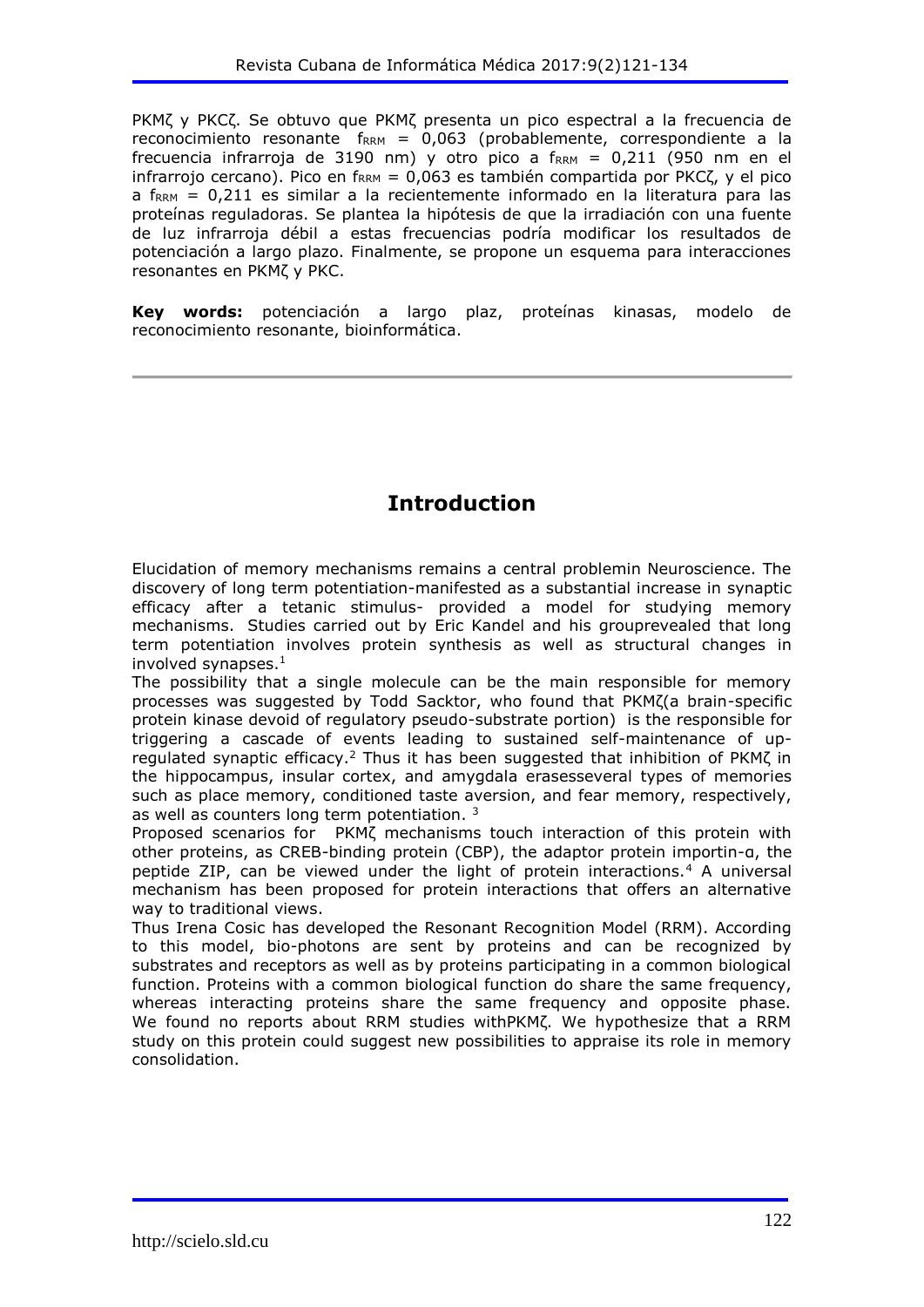# **Methods**

*Data:*

In order to perform RRM analysis, a group of sequences were downloaded from UNIPROT at [www.uniprot.org](http://www.uniprot.org/)

PKMζ:

PKMζ is the C-terminal fragment of the brain-specific protein kinase PKCζ corresponding to amino acids positions from 184 to 592 (see Table 1). Lacking inhibition from the pseudo-substrate of the regulatory domain of PKCζ, PKMζ is a persistently active enzyme. Although PKM is usually thought of as a cleavage product of full-length PKC it has been reported that PKM is not formed in LTP by proteolysis but by gene expression of a brain-specific PKM mRNA, which is generated by an internal promoter within the PKC gene.<sup>5</sup> Apparently Tetanic stimulation induces protein synthesis from the PKM mRNA, persistently increasing the levels of the kinase during LTP maintenance.

Table 1. Representation of human PKC and PKM sequences. Red color corresponds to the PKM0 domain. Modified from www.proginase.com

| <b>MPSRTGPKME</b>     | <b>GSGGRVRLK</b><br>А | <b>HYGGDIFITS</b> | <b>VDAATTFEEL</b> | <b>CEEVRDMCRL</b>     |
|-----------------------|-----------------------|-------------------|-------------------|-----------------------|
| <b>HOOHPLTLK</b><br>w | <b>VDSEGDPCTV</b>     | <b>SSOMELEEAF</b> | <b>RLARQCRDEG</b> | <b>LIIHVFPSTP</b>     |
| <b>EQPGLPCPGE</b>     | <b>DKSIYRRGAR</b>     | RWRKLYRAN<br>G    | <b>HLFQAKRFNR</b> | <b>RAYCGQCSER</b>     |
| <b>IWGLARQGYR</b>     | <b>CINCKLLVHK</b>     | <b>RCHGLVPLTC</b> | <b>RKHMDSVMPS</b> | <b>QEPPVDDKNE</b>     |
| <b>DADLPSEETD</b>     | <b>GIAYISSSRK</b>     | <b>HDSIKDDSED</b> | <b>LKPVIDGMDG</b> | <b>IKISQGLGLQ</b>     |
| <b>DFDLIRVIGR</b>     | <b>GSYAKVLLVR</b>     | LKKNDQIYAM        | <b>KVVKKELVHD</b> | <b>DEDIDWVOTE</b>     |
| <b>KHVFEQASSN</b>     | <b>PFLVGLHSCF</b>     | <b>QTTSRLFLVI</b> | EYVNGGDLMF        | <b>HMQRQRKLPE</b>     |
| <b>EHARFYAAEI</b>     | <b>CIALNFLHER</b>     | <b>GIIYRDLKLD</b> | <b>NVLLDADGHI</b> | <b>KLTDYGMCKE</b>     |
| <b>GLGPGDTTST</b>     | <b>FCGTPNYIAP</b>     | <b>FILRGFFYGF</b> | <b>SVDWWALGV</b>  | <b>MFEMMAGRS</b><br>P |
| <b>FDIITDNPDM</b>     | NTEDYLFQVI            | <b>LEKPIRIPRF</b> | <b>LSVKASHVLK</b> | <b>GFLNKDPKER</b>     |
| <b>LGCRPQTGFS</b>     | <b>DIKSHAFFRS</b>     | <b>IDWDLLEKKQ</b> | <b>ALPPFQPQIT</b> | <b>DDYGLDNFDT</b>     |
| <b>QFTSEPVQLT</b>     | PDDEDAIKRI            | <b>DOSEFEGFEY</b> | <b>INPLLLSTEE</b> | SV                    |

For resonant frequencies identification, several proteins sharing the same function were studied. Here we analyzed both PKCζand PKMζ sequences from the following twelve species:

- 1. U3IRA8 (U3IRA8\_ANAPL) Anas platyrhynchos (Mallard) (Anas boschas) **ánade real**
- 2. U3K4C5 (U3K4C5 FICAL) Ficedula albicollis (Collared flycatcher) (Muscicapa albicollis) **papamoscas collarino**
- 3. E1BQN6 (E1BQN6\_CHICK) Gallus gallus (Chicken) **gallo/ gallina**
- 4. G3RB70 (G3RB70\_GORGO) Gorilla gorilla gorilla (Western lowland gorilla) **gorila occidental de llanura o planicie**
- 5. G3TKV6 (G3TKV6\_LOXAF) Loxodonta africana (African elephant) **elefante africano de sabana**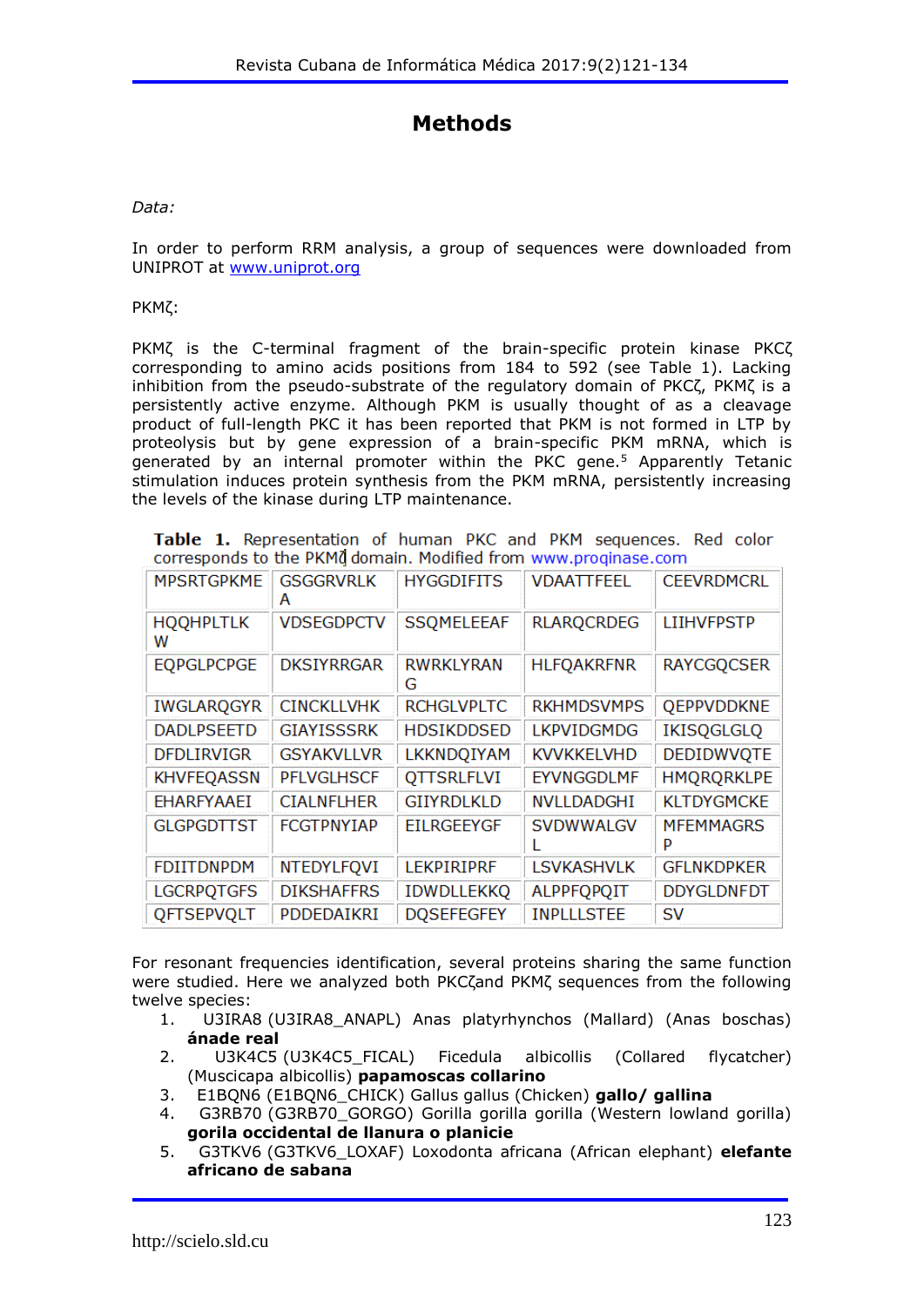- 6. G1MTR8 (G1MTR8\_MELGA) Meleagris gallopavo (Common turkey) **pavo salvaje**
- 7. H0WJ10 (H0WJ10\_OTOGA) Otolemur garnettii (Small-eared galago) (Garnett's greater bushbaby) **gálago de Garnet**
- 8. K7FJG4 (K7FJG4\_PELSI) Pelodiscus sinensis (Chinese softshell turtle) (Trionyx sinensis) **tortuga de caparazón blando de China**
- 9. H0YXM1 (H0YXM1\_TAEGU) Taeniopygia guttata (Zebra finch) **pinzón cebra**
- 10. Q05513 (KPCZ\_HUMAN) Homo sapiens (Human) **humano**
- 11. Q02956 (KPCZ\_MOUSE) Mus musculus (Mouse) **ratón común**
- 12. P09217 (KPCZ\_RAT) Rattus norvegicus (Rat) **rata parda**

Each PKMC sequence in these twelve species contained exactly 592 amino acids. The PKMζ sequence was obtained from corresponding PKCζ by extraction of the fragment with amino acids from 184 to 592.

For comparison, the PKCZ segment from position 1 to 183 (containing the regulatory unit and the hinge) was also submitted to RRM analysis.

#### *Resonant Recognition Model*

The RRM, proposed by Irena Cosic, postulates that interactions of proteins with receptors, peptide substrates and other proteinsare achieved through resonant energy transfer between involved molecules at the frequency specific for each observed function/interaction.<sup>6</sup> This transfer of bio-photons at energies of the order of 10-20 J is the universal mechanism by which macromolecules and smaller peptides recognize each other.<sup>7</sup> This vision is radically different from the idea of interactions of through van der Waals forces, hydrogen bonds and structural complementarity as the main role players in the molecular recognition by proteins. A key aspect of the RRM approach is to represent a protein's primary structure as a numerical series. For this, each amino acid in the sequence is symbolized with the (numerical) value of a biologically relevant physical-chemical parameter. If the chosen parameter is suitable, it happens that proteins with the same biological function have a common frequency component in their Fourierspectra. This common frequency is considered to be a hallmark ofa protein's biological function/interaction. After trying with different candidate parameters, it was found that the energy of delocalized electrons, calculated as the electron–ion interaction pseudo-potential (EIIP) of each amino acid residue is the best suited quantity for RRM analysis.<sup>8</sup> EIIP values for each amino acid appear in Table 2. The EIIP parameter describes the average energy states of all valence electrons in a particular amino acid. Accordingly, the resulting numerical series represents the distribution of the free electron energies along protein's backbone.

Once the numerical sequence is obtained, it is submitted to spectral analysis using the Fourier Transform (FT) to extract information pertinent to the biological function. In the frequency domain, the FT of an individual protein sequence will contain nonzero values for many frequencies. <sup>9</sup>

However, if a cross spectral function is estimated for a group of proteins sharing one common frequency, the cross spectral function will have a nonzero value at this resonant frequency.

Since it can be expected that a given protein can display more than one function, it may happen that the cross spectrum of a group of orthologous proteins will exhibit more than one peak.

The multiple cross-spectral function obtained from a group of orthologous sequences with the same biological function has been named 'consensus spectrum'. The presence of a distinct peak frequency in a consensus spectrum implies that this common frequency is related to the shared biological function provided the following criteria are met: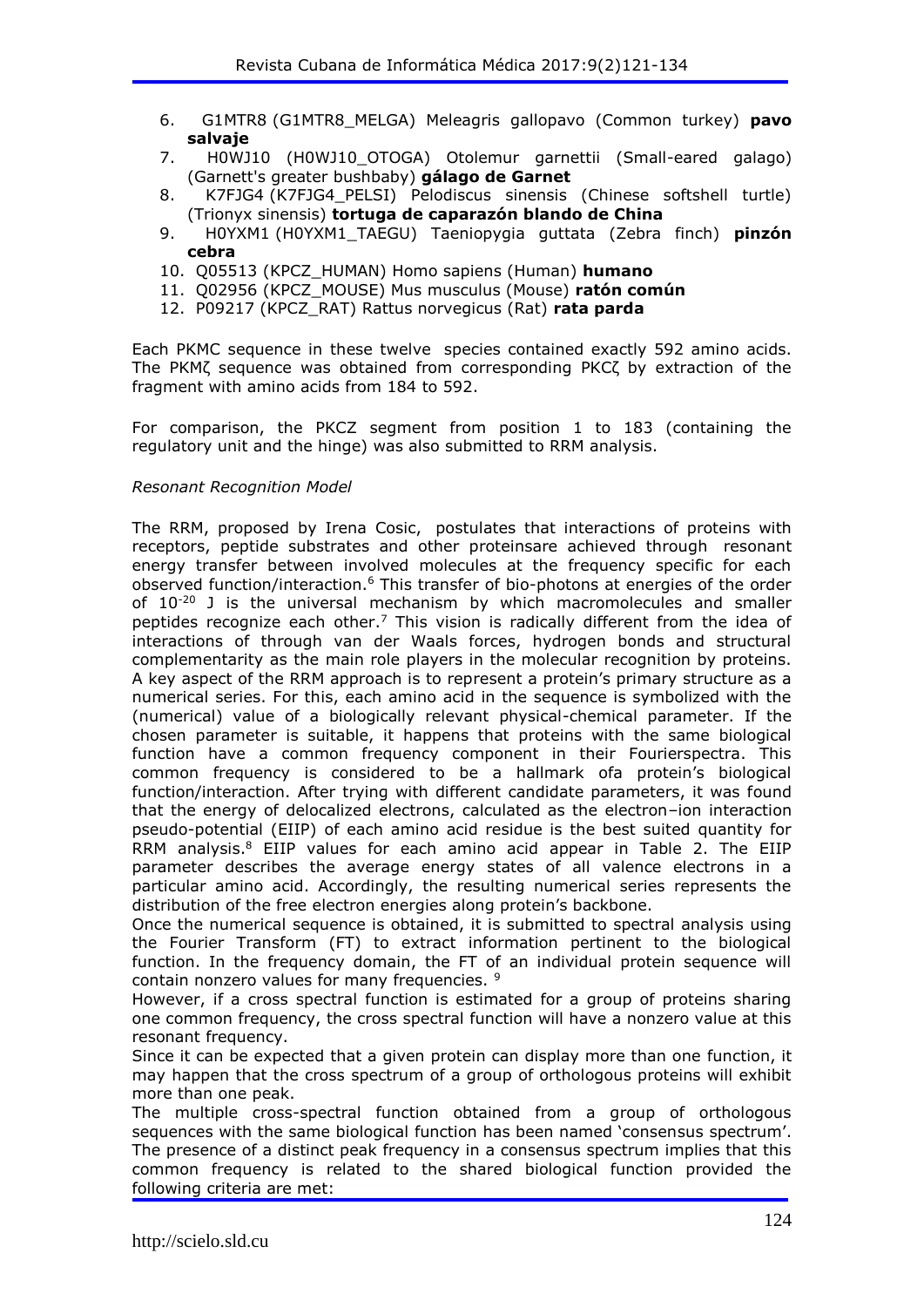- One peak only exists for a group of protein sequences sharing the same biological function;
- No significant peak exists for biologically unrelated protein sequences;
- Peak frequencies are different for different biological functions.

Cosic has studied a large amount of proteins and concluded that each specific biological function of a given protein characterized by a single frequency. The RRM can be applied to the study of interactions of proteins with their targets (receptors, ligands and inhibitors) since it was found that interacting proteins and targets display the same characteristic frequency in their interactions. <sup>6</sup> Thus, the RRM characteristic frequencies represent a protein's general functions as well as the mutual recognition between a particular protein and its target (receptor, ligand, etc.). As this recognition arises from the matching of periodicities within the distribution of energies of free electrons along the interacting proteins, it can be regarded as the resonant recognition.

It has been found that peptides attaching to proteins do share the same resonant frequency and exhibit opposite phase. Thus, abiding these two conditions is regarded as a hallmark for protein-protein interaction.

The primary amino acid sequences were transformed into a numerical series following the Resonant Recognition Model (RRM) methodology. For it, to each of the 20 amino acids in the entire sequence an electron-ion interaction potential (EIIP) value was assigned (Table 2).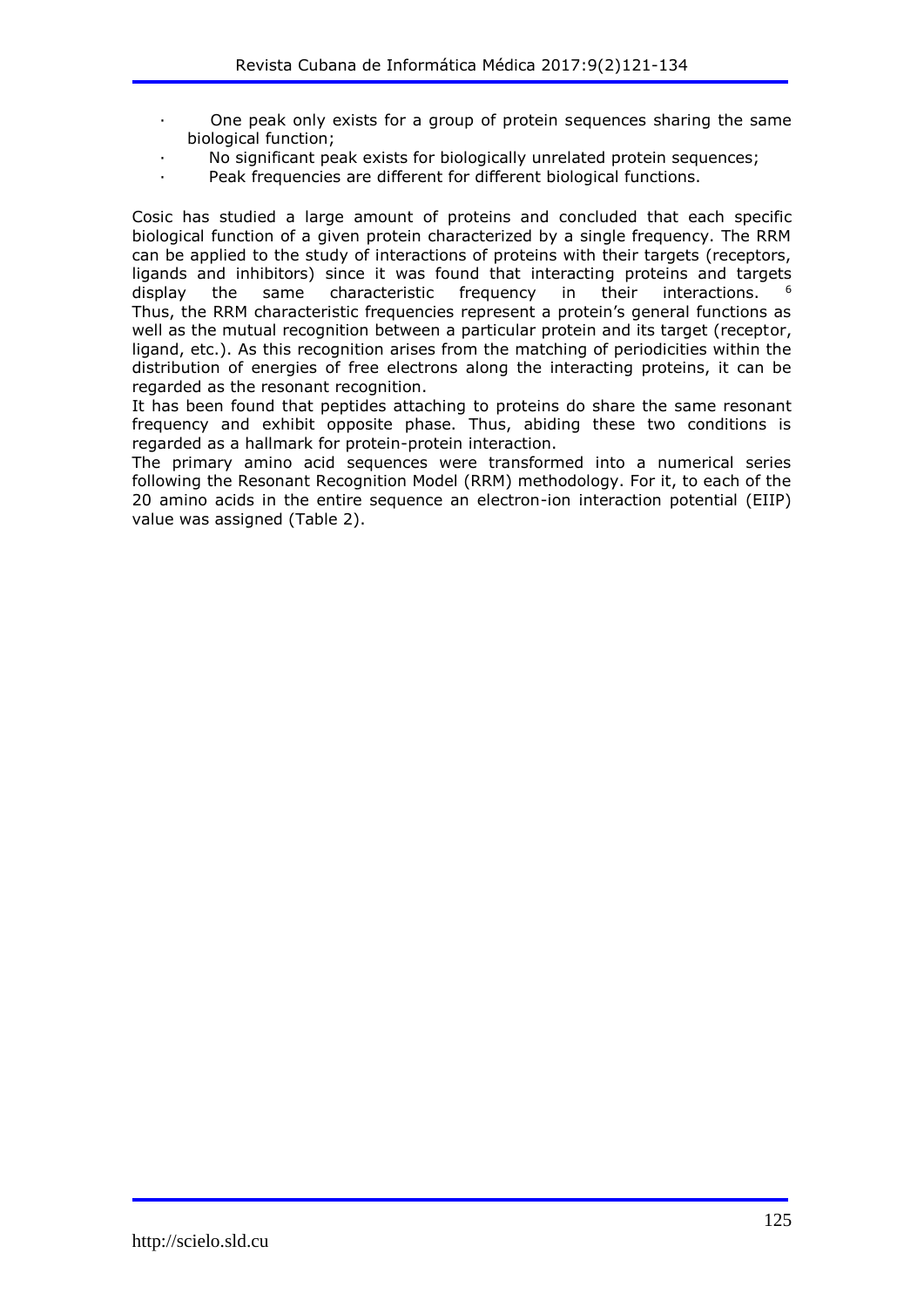| Amino<br>Acid | FIIP   |
|---------------|--------|
| S             | 0.0829 |
| т             | 0.0946 |
| Q             | 0.0761 |
| Υ             | 0.0516 |
| G             | 0.005  |
| А             | 0.0373 |
| ٧             | 0.0057 |
| L             | 0.0000 |
| Ī             | 0.0000 |
| Ċ             | 0.0829 |
| м             | 0.0823 |
| Þ             | 0.0198 |
| F             | 0.0946 |
| w             | 0.0548 |
| K             | 0.0371 |
| D             | 0.1263 |
| F             | 0.0058 |
| R             | 0.0959 |
| Н             | 0.0242 |
| Ν             | 0.0036 |

Table 2. EIIP values for each amino acid

The obtained numerical series was treated as a time series. Power spectrum was estimated for each sequence using a SciLab program based on Fourier analysis. For finding the consensus spectrum, all the twelve spectral vectors were submitted to scalar cross multiplication. The obtained product is considered as the consensus spectrum.

The RRM frequency was converted to a true electromagnetic frequency by determining the appropriate wavelength using the empirical function proposed by Cosic:  $6$  f<sub>RRM</sub> = 201/ $\lambda$ .

## **Results**

*PKC*ζ. As apparent from Figure 1, a clear single peak was found at the frequency of f<sub>RRM</sub>= 0.063. Unlike many other protein sequences, this protein kinase exhibits only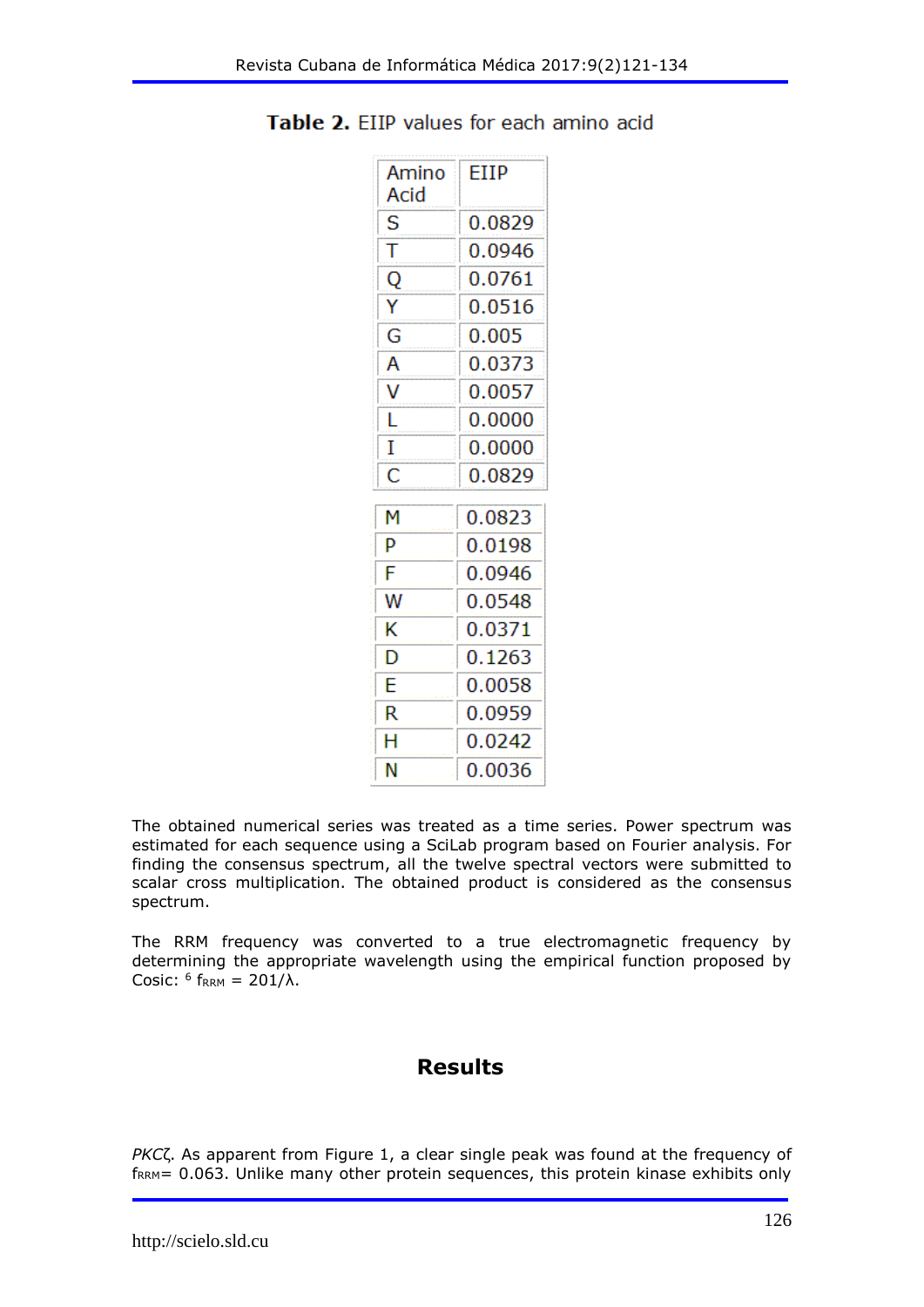

one prominent peak. Likely, this would correspond to the infrared frequency of 3190 **nm.**

3 appear at the same scale

*PKMζ.* We obtained, that PKMζ shares some features of PKCζ whereas differing in others (Figure 2).As observed, PKMζ shows a prominent peak at the same frequency of  $f_{RRM}$  =0.063. However, when amplitudes were compared, the peak seems to be more than 100 times higher. At the same time, a smaller second peak appears at  $f_{RRM} = 0.211(950 \text{ nm in the near infrared}).$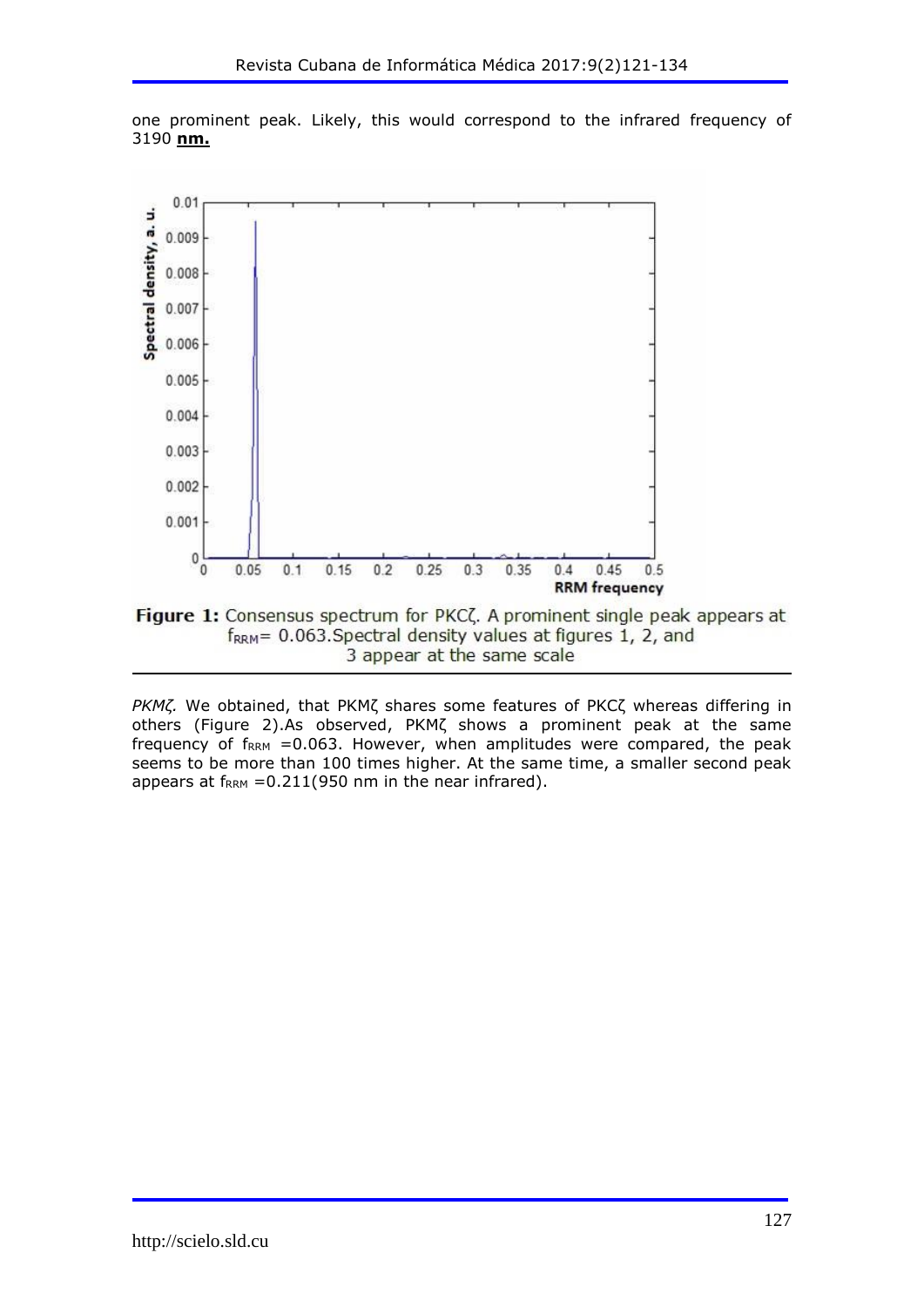

Figure 2: Consensus spectrum for PKM $\zeta$ . A prominent peak appears at  $f_{RRM}$ = 0.063, followed by a smaller peak at f<sub>RRM</sub>=0.22, comparison with Figure 1 shows that spectral density of the peak at  $f_{RRM}$  = 0.063 is higher than that corresponding to PKC( in more than 100 times. Spectral density values at figures 1, 2, and 3 appear at the same scale

### **Regulatory+Hingedomains**

As it can be seen from figure 3, the regulatory domain with the hinge exhibit a peak at  $f_{RRM}$  =0.33, corresponding to 609 nm (yellow light).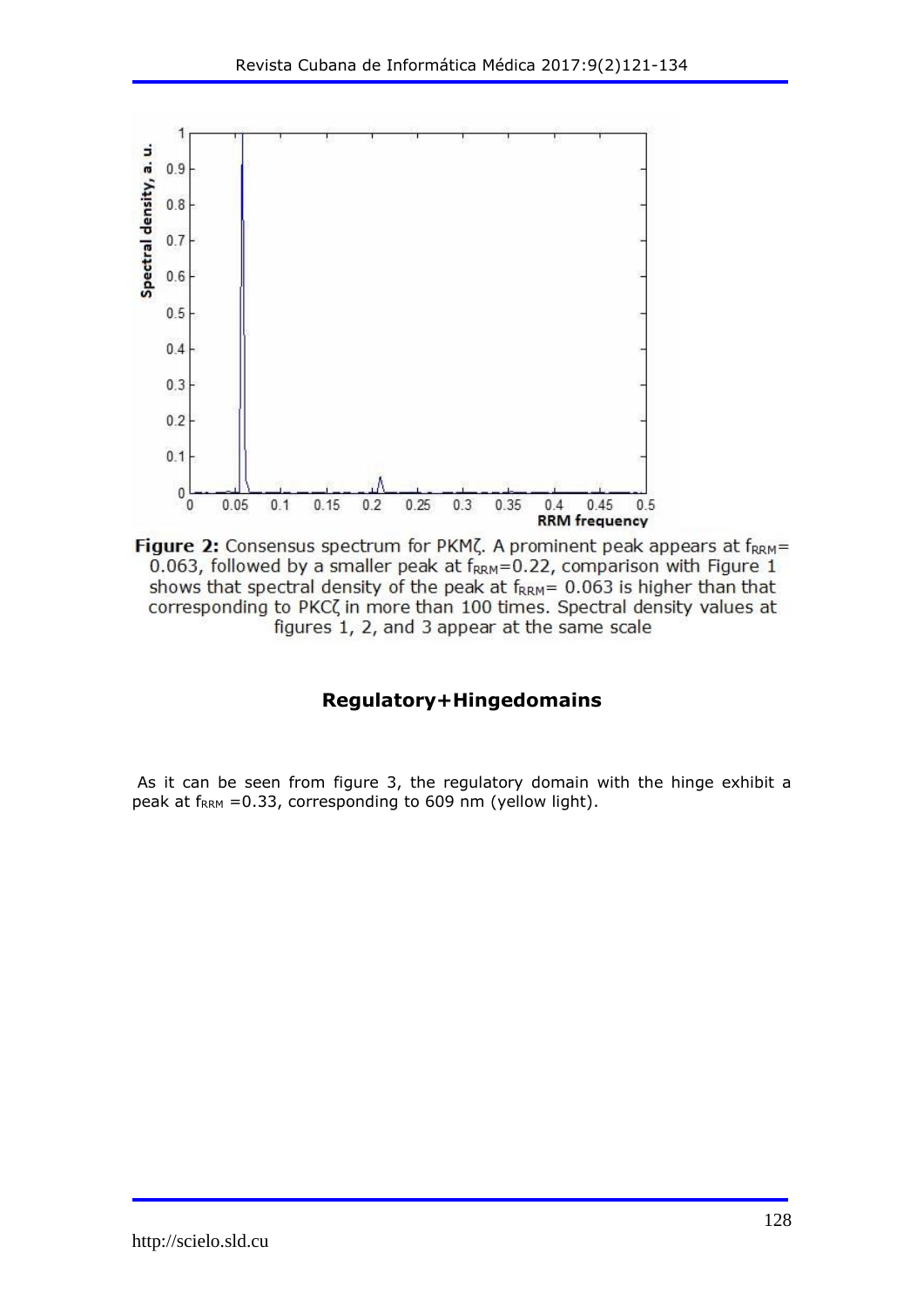

Figure 3: Consensus spectrum for PKC( regulatory domain and hinge (amino acids from position 1 to 183; see Table 1). A prominent single peak appears atf<sub>RRM</sub> = 0.33. Spectral density values at figures 1, 2, and 3 appear at the same scale

## **May regulatory unit be a "pseudo-substrate"?**

A consensus spectrum was obtained from combining 12 PKMζ and 12 sequences of the regulatory + hinge domain. As it can be noticed from figure 4 there is a peak at fRRM= 0.063. This support the idea that PKMζ can combine with the regulatory domain even after PKCζ cleavage.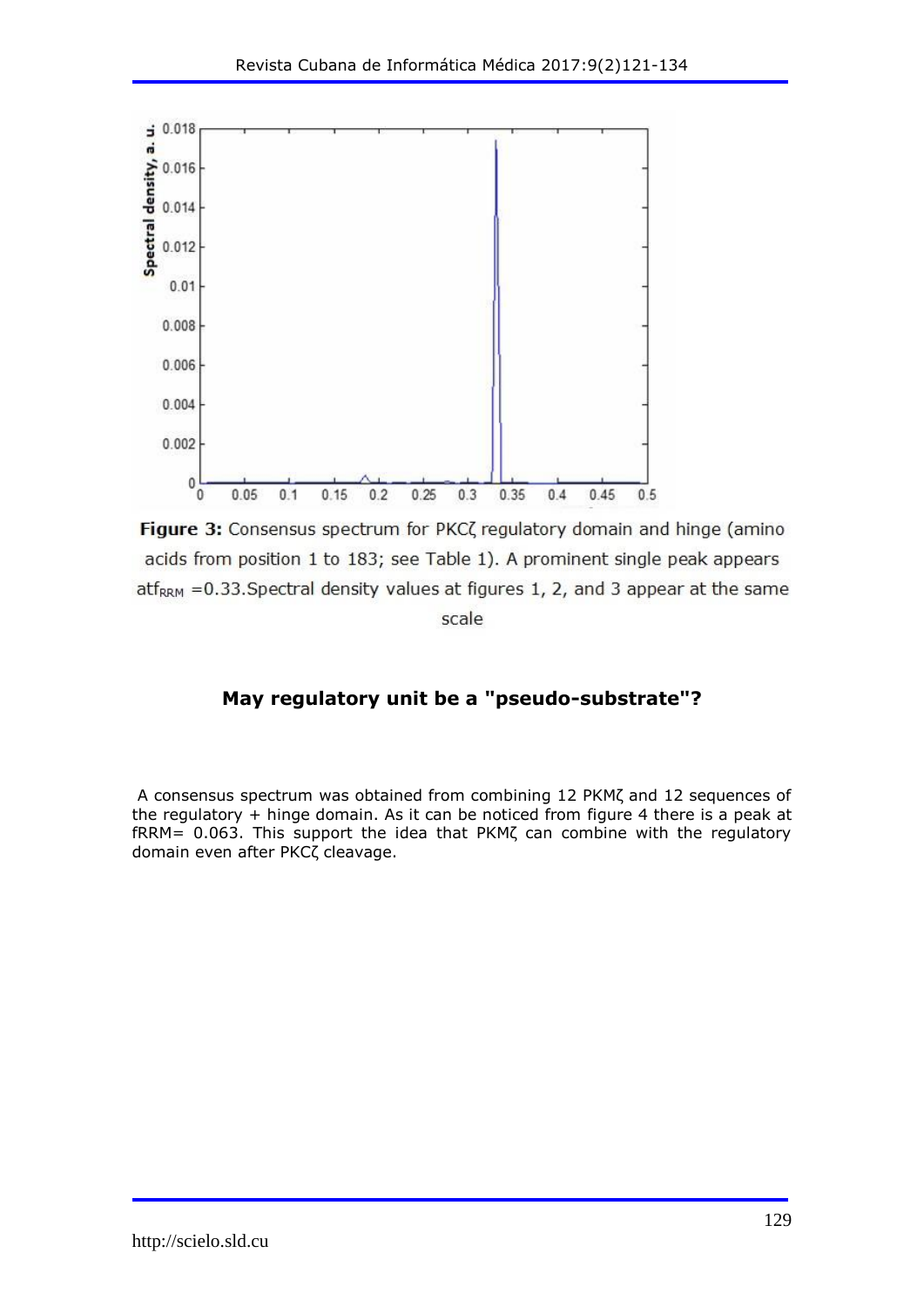

Figure 4: Consensus spectrum for twelve PKCZ regulatory domain and hinge

(amino acids from position 1 to 183; see Table 1) plus twelve PKM(. A prominent single peak appears at  $f_{RRM}$  = 0.063. Due to differences in number of compared sequences, spectral density values are not comparable with previous

figures

## **Discussion**

So far, RRM remains as a Hypothesis, $10$  accepted by a small fraction of research community. However, it brings plausible predictions to a group of experimental data, such as a nice correspondence between spectral density changes and results of mutagenesis experiments, excellent correlation between theoretical f<sub>RRM</sub>and absorption frequency for light-absorbing proteins, biological function of different synthetic peptides designed via RRM, as well as bio-photon emissions of proteins in solution in full accordance with the Cosic model, among others. $11$ If proven true, Cosic´s model will herald a "true revolution in bioinformatics", as suggested by Mae.

It is worth of notice that RRM analysis considers only primary structure of the protein backbone, which makes it radically different from most approaches in structural biology and bioinformatics.

Our results can be summarized as follows:

- There is a resonant frequency at  $f_{RRM} = 0.063$  that is shared by both PKC $\zeta$ and PKMζ. This frequency is not prominent at regulatory+ hinge domains. The peak corresponding to PKMζ is more than 100 times higher.
- A smaller, but significant peak appears at  $f_{RRM}=0.22$ . This peak is not observable in PKC $\zeta$  nor in the regulatory + hinge domains.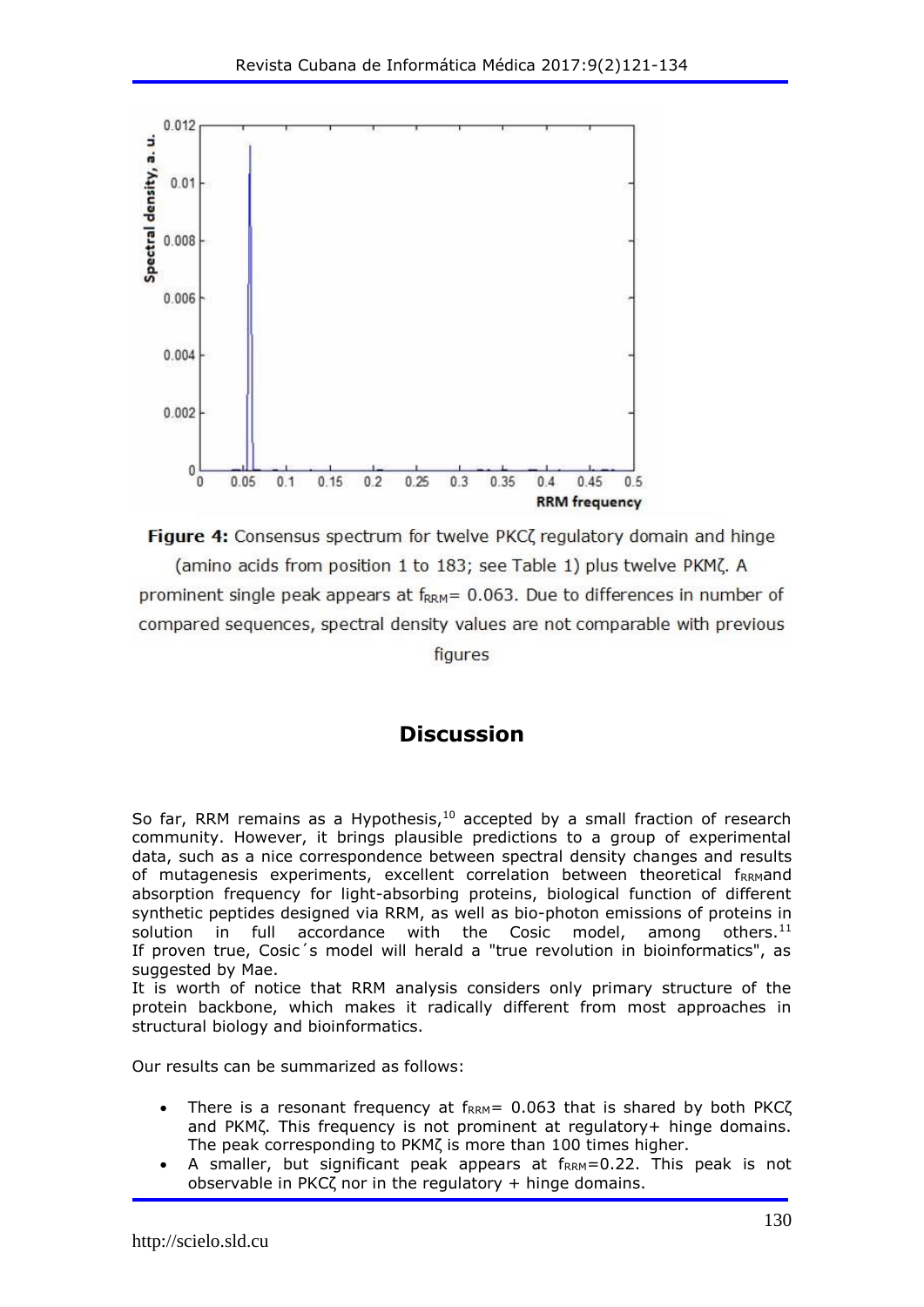The regulatory + hinge domains may interact with PKMζ at the resonant frequency of  $f_{RRM} = 0.063$ .

These results do agree with the idea of PKCζ and PKMζ sharing a common function, supported in this case by the common frequency at  $f_{\text{RRM}}$  = 0.063. This frequency is also used for recognition between PKMζ and the regulatory unit.

It is recognized that PKMζ is much more active than PKCζ, and the higher amplitude of the peak could be a corroboration of this in RRM terms. However, the common view for this difference is the idea that the regulatory domain act as a pseudo-substrate for the catalytic domain. However, in RRM analysis only the primary sequence is taken into account and this is enough for suggesting marked differences in activity levels.

On the other hand, interacting proteins do share the same frequency, only with different phases. The fact that the peak at  $f_{\rm{RRM}}$ = 0.063 is common between regulatory+hinge domains and PKMζ suggests that the two portions of the cleaved PKCζ would interact leading to a reduced function. This could explain why PKMζ is obtained in vivo by direct synthesis and not from the cleavage of PKCζ.

Our results also suggest that the peak at  $f_{\rm{RRM}}$ =0.212 (950 nm in the near infrared), is related to the function of PKMζ as a signal protein. Dotta et al. suggested that "According to Cosic'stheory to predict macromolecular bioactivity, the 950-nm band is associated with molecules involved with signaling activities within the cell as well as cell proliferation. These processes are activated by forskolin and inhibited by PD8059."  $^7$  Thus this peak probably reflects the condition of PKM $\zeta$  as a signal protein, a function that is shared with PKA, and enhanced with forskolin.

Similarly, it is to be clarified which function is the peak at  $f_{RRM} = 0.33$  -observed for the regulatory and hinge domain- is associated to. In figure 5 we are comparing the classical view on PKCζ andPKMζ with the RRM view based on results from this work.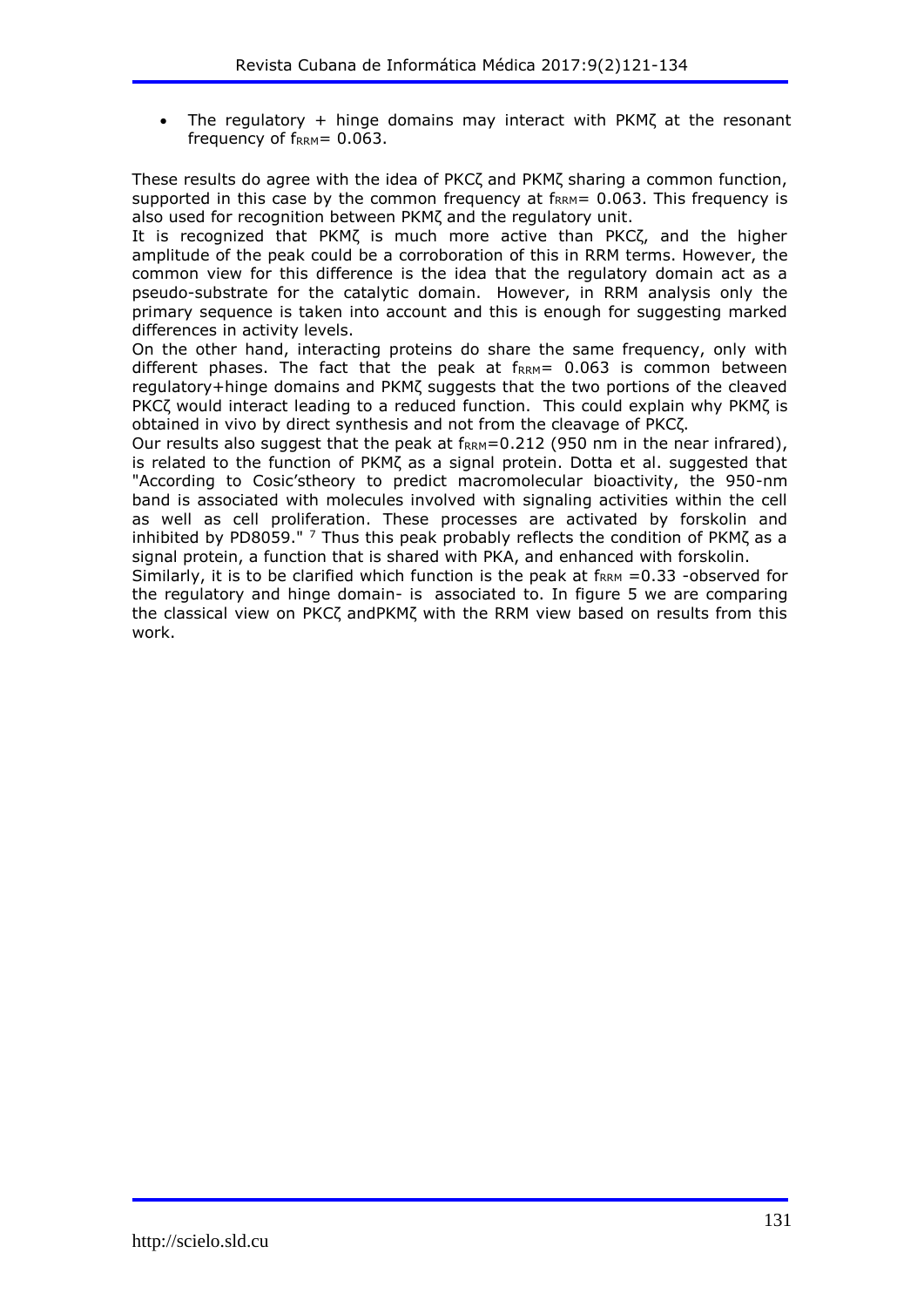

### Figure 5: Comparing the classical view on PKC( and PKM( (A) with RRM-based evidence (B)

PKCζ can be viewed as a resonance system emitting/receiving infrared light 3190 nm. PKMζ is much more active at this main wavelength, and also is tuned to near infrared at 913 nm. The regulatory and hinge domains are tuned to yellow light (609 nm). At the same time, they do interact with PKMζ through infrared light 3190 nm.

Further studies would involve the RRM study of proteins putatively interacting with PKMζ, in order to elucidate if the condition of common frequency and opposite phase is met.

Finally, RRM suggest two ways of interacting with PKCζ. One is via the design of peptides<sup>12</sup> and the other via weak electromagnetic radiation at the above-proposed wavelengths. The effect of them upon LTP could suggest new aspects of PKCζ in memory mechanisms.)

On the light of present results it is expected that monochromatic infrared light 3190 nm should modify LTP. At this stage is difficult to predict whether the effect will be inhibiting or enhancing. Apparently the experiment would be technically affordable, either using infrared LED or Laser sources.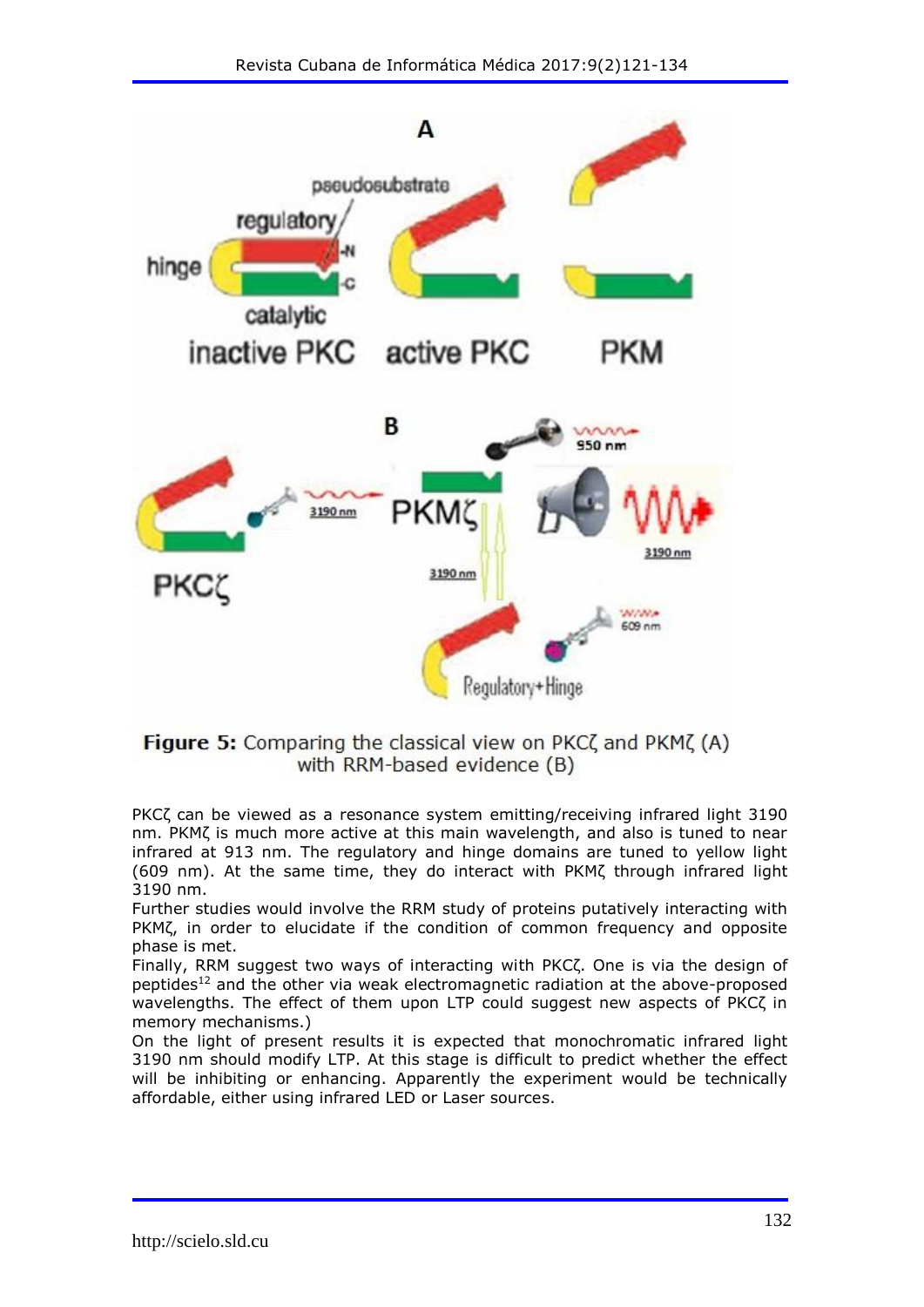# **Conclusion**

La toma de decisiones se presenta muchas veces en los procesos administrativos, especialmente en condiciones de incertidumbre, en condiciones de riesgo y en condiciones de conflicto. En esta última la toma de decisiones resulta mucho más compleja, en el sentido que la decisión adoptada no depende únicamente del tomador de decisiones, sino además de la influencia de su oponente. Muchas son las aplicaciones de la Teoría de Juegos, entre las que destaca los juegos contra la naturaleza, ejemplificado en este trabajo a través de un problema práctico, en el que se decide invertir un presupuesto en recursos informáticos en la Facultad de Tecnología de la Salud de la Universidad de Ciencias Médicas de Santiago de Cuba para ser explotados durante el quinquenio 2016 – 2020, y para lo cual, independientemente de la plataforma informática establecida, se puedan adaptar y reutilizar al máximo.

Dicho problema fue modelado como un problema de PL, y resuelto con el apoyo del Solver, una herramienta para la solución de este tipo de problemas de optimización, incorporada en el Microsoft Excel.

Se pudo hallar una solución óptima, en el que se recomendaba invertir solamente en hardware para estaciones de trabajo, y en hardware y componentes de red, lo que garantizaría por lo menos un 72.08% de adaptación de los recursos invertidos, cualquiera que sea la plataforma informática establecida en la Facultad.

### **References**

1. Kandel ER, Dudai Y, Mayford MR.The molecular and systems biology of memory. Cell, 2014; 157:163-186.

2. Sacktor TC. How does PKMzeta maintain long-term memory? Nature reviews. Neuroscience, 2011; 12: 9-15.

3. Von Kraus LM, Sacktor TC, Francis JT. Erasing sensorimotor memories via PKMzeta inhibition. PLoS One 5 2010: 11-15.

4. Ko HG, Kim JI, Sim SE, Kim T, Yoo J, Choi SL, Baek SH, Yu WJ, Yoon JB, Sacktor TC, KaangBK. The role of nuclear PKM. in memory maintenance. Neurobiology of Learning and Memory (2016);169, doi: <http://dx.doi.org/10.1016/j.nlm.2016.06.010>

5. Serrano P, Yao Y, and Sacktor TC. Persistent Phosphorylation by Protein Kinase M Maintains. Late-Phase Long-Term Potentiation.The Journal of Neuroscience, February 23, 2005; 25(8):1979 –1984.

6. Cosic I. Macromolecular Bioactivity: Is It Resonant Interaction BetweenMacromolecules?-Theory and Applications IEEE. Transactions on Biomedical Engineering. DECEMBER 1994; 41(12): 1101-1114.

7. Blake T, Dotta J, Murugan M, Karbowski RM, Persinger MA. Shifting wavelengths of ultraweak photon emissions from dying melanoma cells: their chemical enhancement and blocking are predicted by Cosic's theory of resonant recognition model for macromolecules Naturwissenschaften 2014; 101:87–94. DOI 10.1007/s00114-013-1133-3.